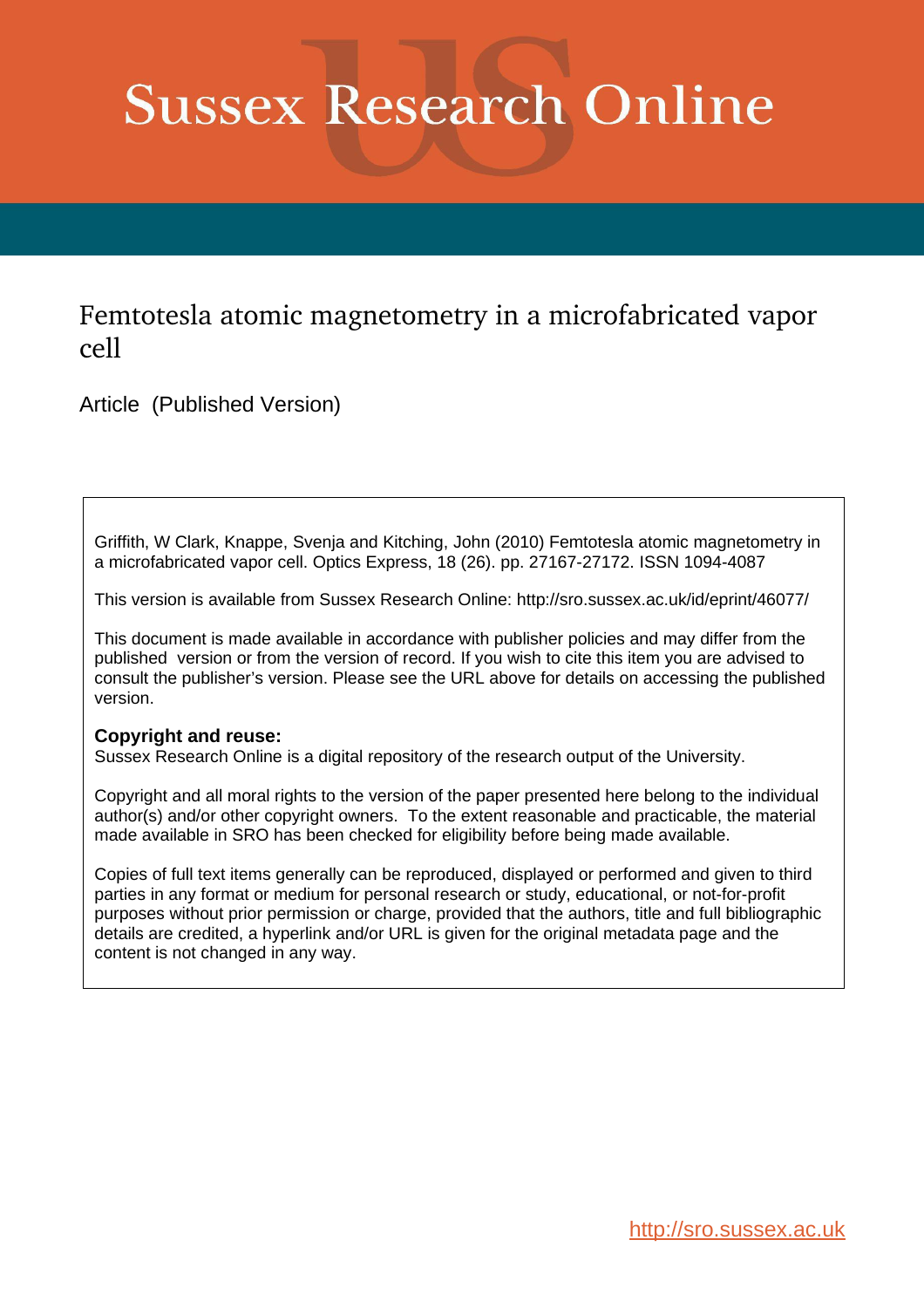## **Femtotesla atomic magnetometry in a microfabricated vapor cell**

### **W. Clark Griffith,1,2,\* Svenja Knappe,1,3 and John Kitching<sup>1</sup>**

*1 Time and Frequency Division, National Institute of Standards and Technology, 325 Broadway, Boulder, Colorado 80305, USA <sup>2</sup>Currently with Los Alamos National Laboratory, Subatomic Physics Group (P-25), Los Alamos, New Mexico 87545, USA <sup>3</sup>Also with University of Colorado, Boulder, Colorado 80309, USA \*[wclarkg@gmail.com](mailto:*wclarkg@gmail.com) http://tf.nist.gov/timefreq/ofm/smallclock/Welcome.html*

Abstract: We describe an optically pumped <sup>87</sup>Rb magnetometer with 5  $f T / Hz^{1/2}$  sensitivity when operated in the spin-exchange relaxation free (SERF) regime. The magnetometer uses a microfabricated vapor cell consisting of a cavity etched in a 1 mm thick silicon wafer with anodically bonded Pyrex windows. The measurement volume of the magnetometer is 1 mm<sup>3</sup>, defined by the overlap region of a circularly polarized pump laser and a linearly polarized probe laser, both operated near 795 nm. Sensitivity limitations unique to the use of microfabricated cells are discussed.

©2010 Optical Society of America

**OCIS codes:** (020.0020) Atomic and molecular physics; (130.6010) Sensors.

#### **References and links**

- 1. D. Budker, and M. Romalis, "Optical magnetometry," Nat. Phys. **3**(4), 227–234 (2007).
- 2. I. K. Kominis, T. W. Kornack, J. C. Allred, and M. V. Romalis, "A subfemtotesla multichannel atomic magnetometer," Nature **422**(6932), 596–599 (2003).
- 3. H. B. Dang, A. C. Maloof, and M. V. Romalis, "Ultrahigh sensitivity magnetic field and magnetization measurements with an atomic magnetometer," Appl. Phys. Lett. **97**(15), 151110 (2010).
- 4. D. Drung, S. Bechstein, K. P. Franke, M. Scheiner, and T. Schurig, "Improved direct-coupled dc SQUID readout electronics with automatic bias voltage tuning," IEEE Trans. Appl. Supercond. **11**(1), 880–883 (2001).
- 5. W. Happer, and H. Tang, "Spin-exchange shift and narrowing of magnetic resonance lines in optically pumped alkali vapors," Phys. Rev. Lett. **31**(5), 273–276 (1973).
- 6. J. C. Allred, R. N. Lyman, T. W. Kornack, and M. V. Romalis, "High-sensitivity atomic magnetometer unaffected by spin-exchange relaxation," Phys. Rev. Lett. **89**(13), 130801 (2002).
- 7. S. Knappe, V. Shah, P. D. D. Schwindt, L. Hollberg, J. Kitching, L. A. Liew, and J. Moreland, "A microfabricated atomic clock," Appl. Phys. Lett. **85**(9), 1460–1462 (2004).
- 8. M. P. Ledbetter, I. M. Savukov, D. Budker, V. Shah, S. Knappe, J. Kitching, D. J. Michalak, S. Xu, and A. Pines, "Zero-field remote detection of NMR with a microfabricated atomic magnetometer," Proc. Natl. Acad. Sci. U.S.A. **105**(7), 2286–2290 (2008).
- 9. K. Sternickel, and A. I. Braginski, "Biomagnetism using SQUIDs: status and perspectives," Supercond. Sci. Technol. **19**(3), S160–S171 (2006).
- 10. S. Knappe, T. H. Sander, O. Kosch, F. Wiekhorst, J. Kitching, and L. Trahms, "Cross-validation of microfabricated atomic magnetometers with superconducting quantum interference devices for biomagnetic applications," Appl. Phys. Lett. **97**(13), 133703 (2010).
- 11. V. Shah, S. Knappe, P. D. D. Schwindt, and J. Kitching, "Subpicotesla atomic magnetometry with a microfabricated vapour cell," Nat. Photonics **1**(11), 649–652 (2007).
- 12. J. Dupont-Roc, S. Haroche, and C. Cohen-Tannoudji, "Detection of very weak magnetic fields (10-9 gauss) by <sup>87</sup>Rb zero-field level crossing resonances," Phys. Lett. A **28**(9), 638–639 (1969).
- 13. W. C. Griffith, R. Jimenez-Martinez, V. Shah, S. Knappe, and J. Kitching, "Miniature atomic magnetometer integrated with flux concentrators," Appl. Phys. Lett. **94**(2), 023502 (2009).
- 14. S. K. Lee, and M. V. Romalis, "Calculation of magnetic field noise from high-permeability magnetic shields and conducting objects with simple geometry," J. Appl. Phys. **103**(8), 084904 (2008).
- 15. D. Robbes, "Highly sensitive magnetometers: a review," Sens. Actuators A Phys. **129**(1-2), 86–93 (2006).
- 16. G. Wallis, and D. I. Pomerantz, "Field assisted glass-metal sealing," J. Appl. Phys. **40**(10), 3946–3949 (1969).
- 17. S. Knappe, V. Gerginov, P. D. D. Schwindt, V. Shah, H. G. Robinson, L. Hollberg, and J. Kitching, "Atomic vapor cells for chip-scale atomic clocks with improved long-term frequency stability," Opt. Lett. **30**(18), 2351– 2353 (2005).
- 18. T. W. Kornack, S. J. Smullin, S. K. Lee, and M. V. Romalis, "A low-noise ferrite magnetic shield," Appl. Phys. Lett. **90**(22), 223501 (2007).

#136468 - \$15.00 USD Received 12 Oct 2010; revised 23 Nov 2010; accepted 23 Nov 2010; published 9 Dec 2010 (C) 2010 OSA 20 December 2010 / Vol. 18, No. 26 / OPTICS EXPRESS 27167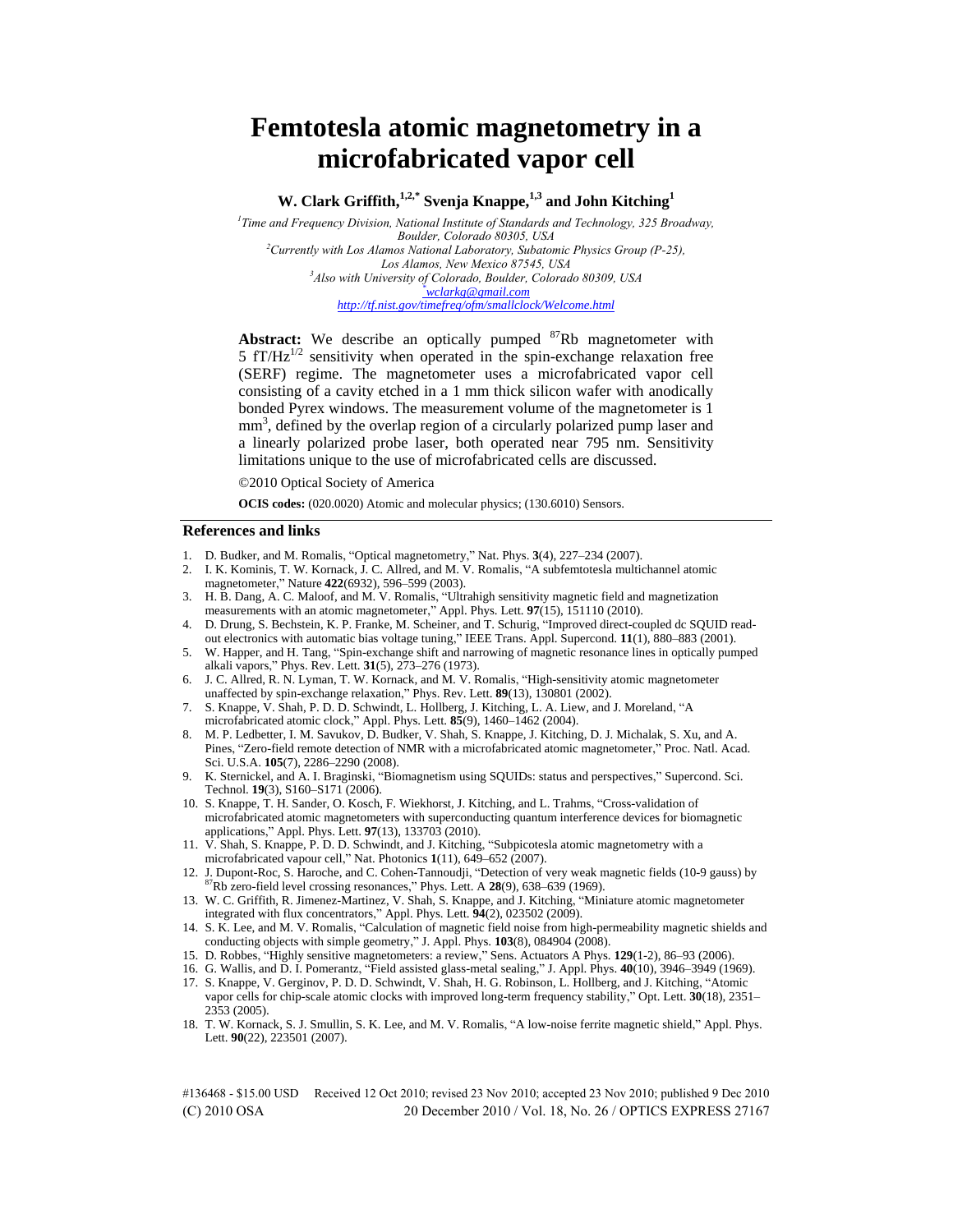19. M. P. Ledbetter, I. M. Savukov, V. M. Acosta, D. Budker, and M. V. Romalis, "Spin-exchange-relaxation-free magnetometry with Cs vapor," Phys. Rev. A **77**(3), 033408 (2008).

#### **1. Introduction**

Optically pumped alkali atom magnetometers [1] have recently reached sensitivities below one femtotesla in a 1 Hz bandwidth [2,3], comparable or better than those of the most sensitive low temperature superconducting quantum interference devices (SQUIDs) [4]. These ultra-high sensitivities have been achieved by operating at low magnetic fields and high alkali density, in a regime where spin-exchange collisions do not broaden the magnetic resonance [5,6]. Combining SERF magnetometry with microfabrication techniques first developed for chip-scale atomic clocks [7] could potentially lead to a low cost, massproducible, non-cryogenic sensor with femtotesla sensitivity. Such a sensor could be used in applications such as remote detection of nuclear magnetic resonance (NMR) [8], and biomagnetic imaging [9,10].

The first SERF magnetometer based on a microfabricated vapor cell reached a magnetic sensitivity of  $B_{\text{grav}} = 65 \text{ fT/Hz}^{1/2}$  by use of a single light beam technique [11,12]. The addition of flux concentrators around the cell improved the sensitivity to  $10 \text{ fT/Hz}^{1/2}$  [13], although this results in a much larger sensor volume with reduced spatial resolution. The sensitivity can also be improved by adding a second light beam in a perpendicular pump and probe configuration. This method resulted in a sensitivity of 20  $fT/\hat{H}z^{1/2}$  [11]. In this work we have improved our dual light beam SERF magnetometer sensitivity to  $5 \text{ fT/Hz}^{1/2}$ . The improved sensitivity was achieved by the addition of a counter-propagating optical pumping beam allowing operation at higher atomic densities, and the careful management of sources of thermal magnetic noise [14], especially from sources in the vapor cell itself, which are generally not as important an issue in a larger conventional glass cell. This result was achieved in a measurement volume of 1 mm<sup>3</sup>, defined by the overlap region between the pump and probe light beams, giving an energy resolution per unit bandwidth [15] of  $(B_{\text{Sens}})^2 V / 2\mu_0 = 94 \hbar$ . This is within about a factor of two of the current best atomic magnetometer energy resolution per unit bandwidth of  $44 h$ , resulting from a sensitivity of 0.16 fT/Hz<sup>1/2</sup> obtained in a larger active volume of 0.45 cm<sup>3</sup> [3].

#### **2. Experimental method**

The vapor cells used in these measurements are fabricated from 1 mm thick silicon wafers. A cavity is etched into the wafer and then a Pyrex window is anodically bonded [16] to one side.  $87Rb$  atoms are deposited in the cavity by a process described in [17], along with 2 to 4 amg of  $N_2$  buffer gas used to reduce the effects of wall depolarization and to collisionally quench excited-state  $87Rb$  atoms. The cell is then sealed by anodically bonding a second window to the wafer. Buffer gas densities up to 2 amg are achieved by backfilling the cell-filling chamber with  $N_2$  gas at the desired density. In order to reach buffer gas densities higher than 2 amg, barium azide (BaN6) is added to the cell cavity before sealing, which then decomposes into Ba and  $N_2$  gas when heat is applied to the cell.

<sup>20.</sup> J. Preusser, V. Gerginov, S. Knappe, and J. Kitching, "A photonic atomic magnetometer," in preparation.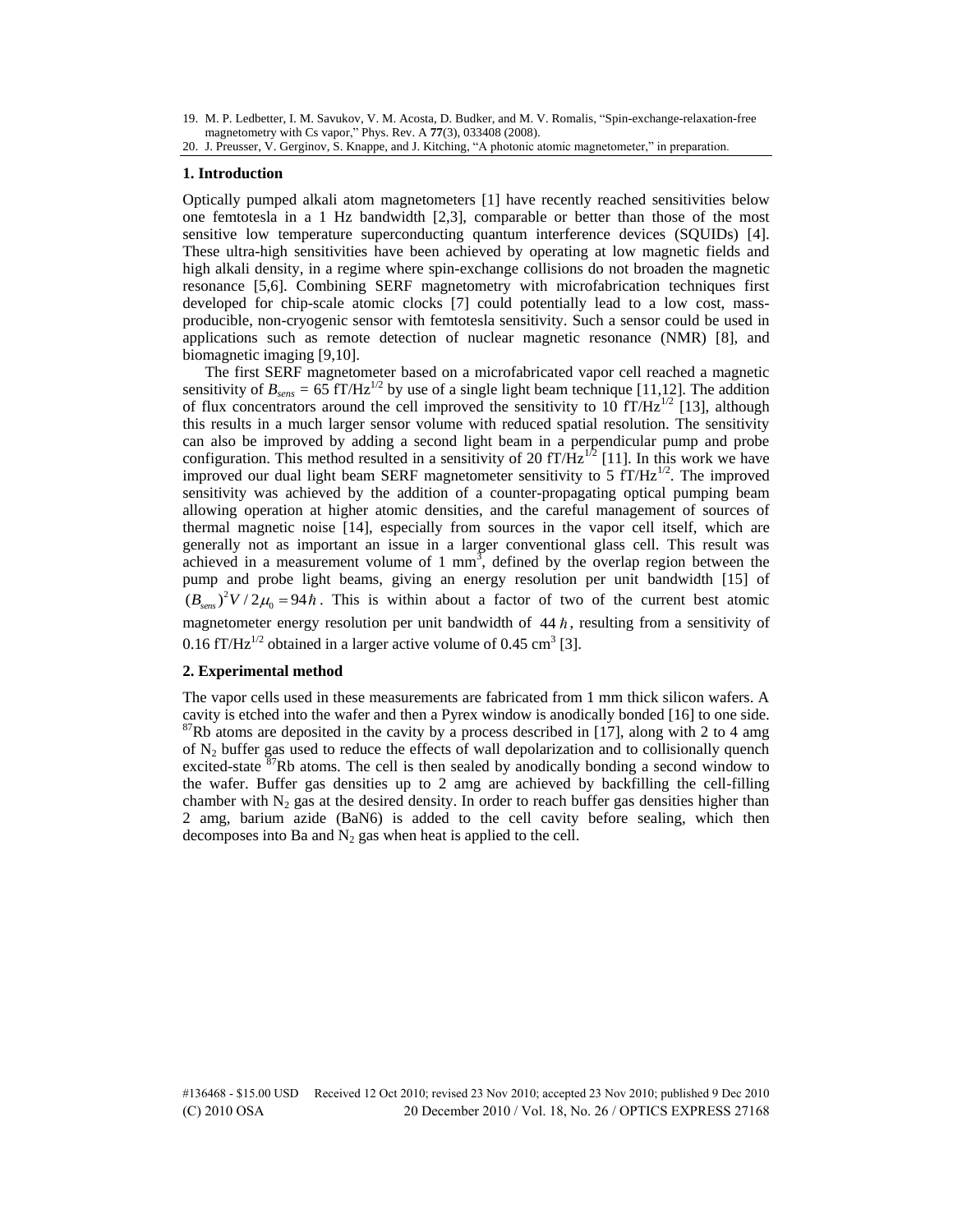

Fig. 1. Microfabricated vapor cells: (a) 3 mm x 2 mm x 1 mm single-chambered cell, (b) dualchambered cell with two 3 mm x 2 mm x 1 mm cavities connected by a 1 mm x 0.1 mm passage.

Figure 1 shows a picture of two of the microfabricated vapor cells used in this work. Figure 1(a) shows a cell with a 3 mm x 2 mm chamber. The dark area in the corner of the cell is the remains of the reacted barium azide. In Fig. 1(b) there are two 3 mm x 2 mm chambers connected by a 1 mm x 0.1 mm passage. The second chamber allows magnetometry measurements to be made in a region isolated from the condensed Rb and Ba metals, so that the effects of Johnson noise [14] from these materials can be tested.



Fig. 2. Experimental setup. BS: beamsplitter, LP: linear polarizer,  $\lambda/4$ : quarter wave plate, PBS: polarizing beamsplitter, PD: silicon PIN photodiode.

Figure 2 shows an overview of the experimental setup. A microfabricated vapor cell is located in the middle of a three layer cylindrical magnetic shield. The two outer layers of shielding are 1.5 mm thick mu-metal, while the innermost is a 9 mm thick Mn-Zn ferrite layer [18] with inner dimensions of  $L = 10.2$  cm and  $ID = 15.2$  cm. The ferrite is used since it contributes less thermal magnetic noise than mu-metal, due to its lower electrical conductivity. Estimates of magnetic noise generated by the ferrite layer give 3  $\text{fT}/f^{1/2}$ , or 0.3  $fT/Hz^{1/2}$  at 100 Hz. For comparison, a similarly sized 1.5 mm thick mu-metal layer would contribute thermal magnetic noise of about 10  $\text{fT}/\text{Hz}^{1/2}$ .

The cell is heated to around 200  $\degree$ C by passing current through two indium-tin-oxide (ITO) coated glass slides that surround the cell. The current through the heaters is turned on and off (50% duty cycle) with a period of 4 sec, and magnetic measurements are taken when the current is off. A circularly polarized pump beam tuned to the 795 nm D1 transition pumps the  ${}^{87}$ Rb spins along the *x*-direction. A linearly polarized probe beam, detuned by 30 to 50 GHz from the D1 transition, is sent through the cell in the *z*-direction. Small magnetic fields in the *y*-direction are detected by monitoring the optical rotation of the probe beam with a balanced polarimeter. Typically, the pump beam power is 5 mW and the probe power is 200 μW.

#136468 - \$15.00 USD Received 12 Oct 2010; revised 23 Nov 2010; accepted 23 Nov 2010; published 9 Dec 2010 (C) 2010 OSA 20 December 2010 / Vol. 18, No. 26 / OPTICS EXPRESS 27169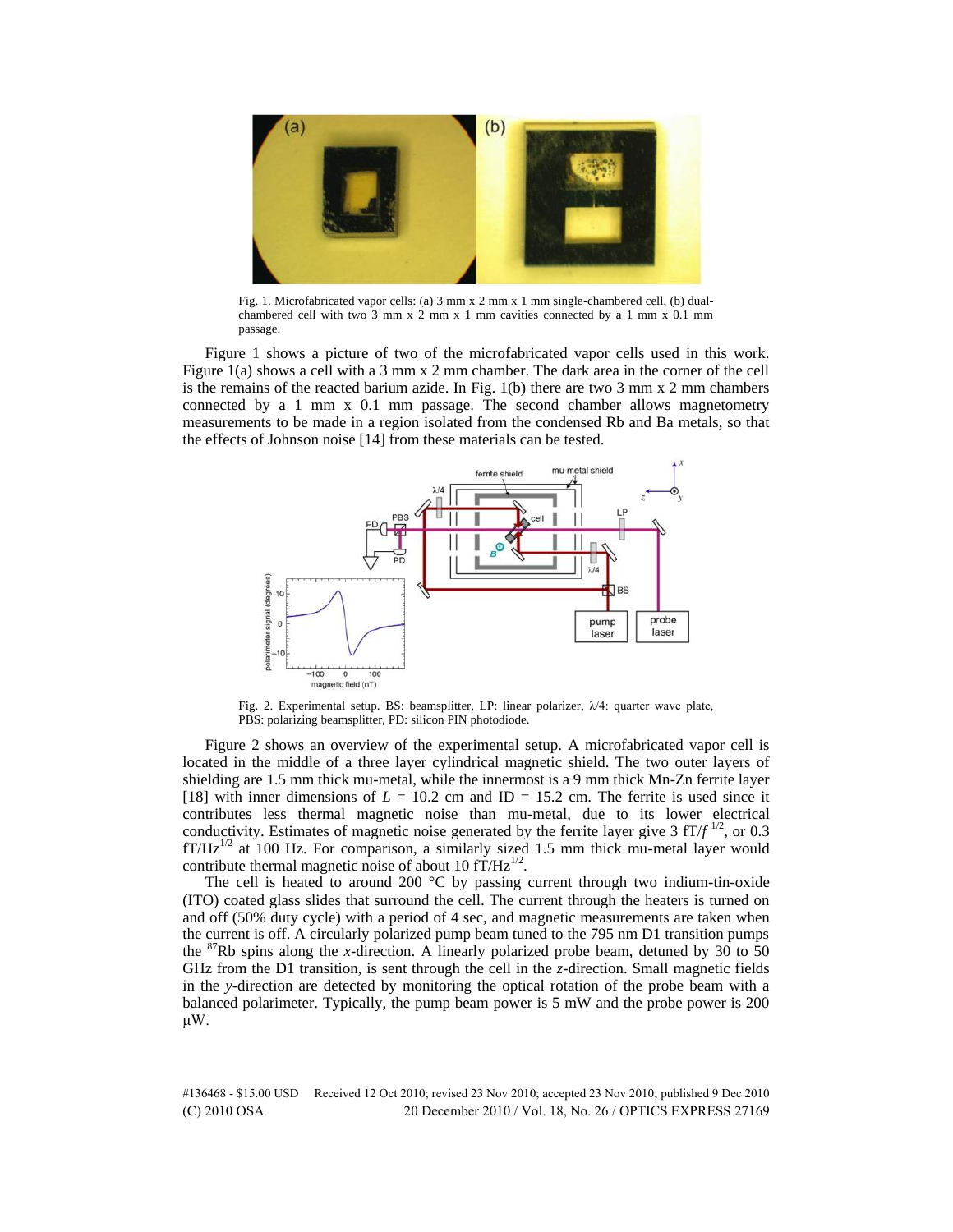Generally, sensitivity is improved by operating at higher temperatures and atomic densities, where higher signal levels can be achieved, but this improvement is eventually limited by the strong absorption of the pump/probe light in the optically thick vapor. The absorption of the probe light is mitigated by using polarization detection of a detuned probe beam. More efficient pumping of the optically thick vapor is achieved by splitting the pump beam into two beams of roughly equal intensity and opposite sense of circular polarization, which are directed through both the front and back of the cell. This helps to generate a more uniform polarization across the cell at high atomic densities. Comparatively, using a higher intensity single pump beam can also obtain high degrees of polarization, but gives a lower sensitivity due to power broadening of the magnetic resonance, especially at the front of the cell. The on resonance optical depth used in this work was typically in the range of 10 to 30.

#### **3. Results and discussion**

Magnetic sensitivity measurements were performed in three different microfabricated cells in this work: a 3 mm x 2 mm x 1 mm single-chambered cell, a 3 mm x 3 mm x 1 mm singlechambered cell, and the dual-chambered cell shown in Fig. 1(b). Figure 3 shows a magnetic noise spectrum obtained by use of the dual-chambered vapor cell. The two traces show the results from directing the light beams through the chamber where the Rb/Ba were initially deposited (green), and the other "clean" chamber (black). We generally find that 1/*f* type noise limits the sensitivity to around 70 Hz. This low-frequency noise may be attributable to light beam overlap jitter issues that might be alleviated by evacuating the beam paths, or by using optical fibers to reduce the free space light paths. We have previously found [11] that using a less sensitive single light beam technique without overlapping beams can give lower 1/*f* noise. At higher frequencies we find that the noise spectrum is relatively flat up to the ~200 Hz bandwidth of the magnetometer.



Fig. 3. Magnetic field sensitivity versus frequency in a dual-chambered microfabricated vapor cell. The red line indicates a sensitivity of 5  $fT/Hz^{1/2}$ . The dashed line shows the estimated sensitivity limit due to photon shot noise, and the dotted line shows an estimate of the atom (spin-projection) noise based on App. A in Ref. [19].

In the case of the dual-chambered cell, the sensitivity reaches 5  $fT/Hz^{1/2}$  in the "empty" chamber, while the Rb/Ba chamber is limited to 8  $fT/Hz^{1/2}$ . For the single-chambered cells we found that the 3 mm x 2 mm x 1 mm cell was limited to 10  $fT/Hz^{1/2}$ , and the 3 mm x 3 mm x 1 mm cell was limited to 8  $fT/Hz^{1/2}$  magnetic sensitivity. These sensitivity limits seemed to be intrinsic to the cells, and were repeatable under a variety of cell temperatures and light beam conditions.

Table 1 shows possible magnetic thermal noise contributions from materials near the vapor cell, as calculated by the methods described in [14]. Contributions from condensed Rb are potentially very significant, depending on the details of the distribution of Rb droplets, or the thickness of a Rb film. The cells visibly contain  $\sim$ 100  $\mu$ m droplets that could easily lead to

#136468 - \$15.00 USD Received 12 Oct 2010; revised 23 Nov 2010; accepted 23 Nov 2010; published 9 Dec 2010 (C) 2010 OSA 20 December 2010 / Vol. 18, No. 26 / OPTICS EXPRESS 27170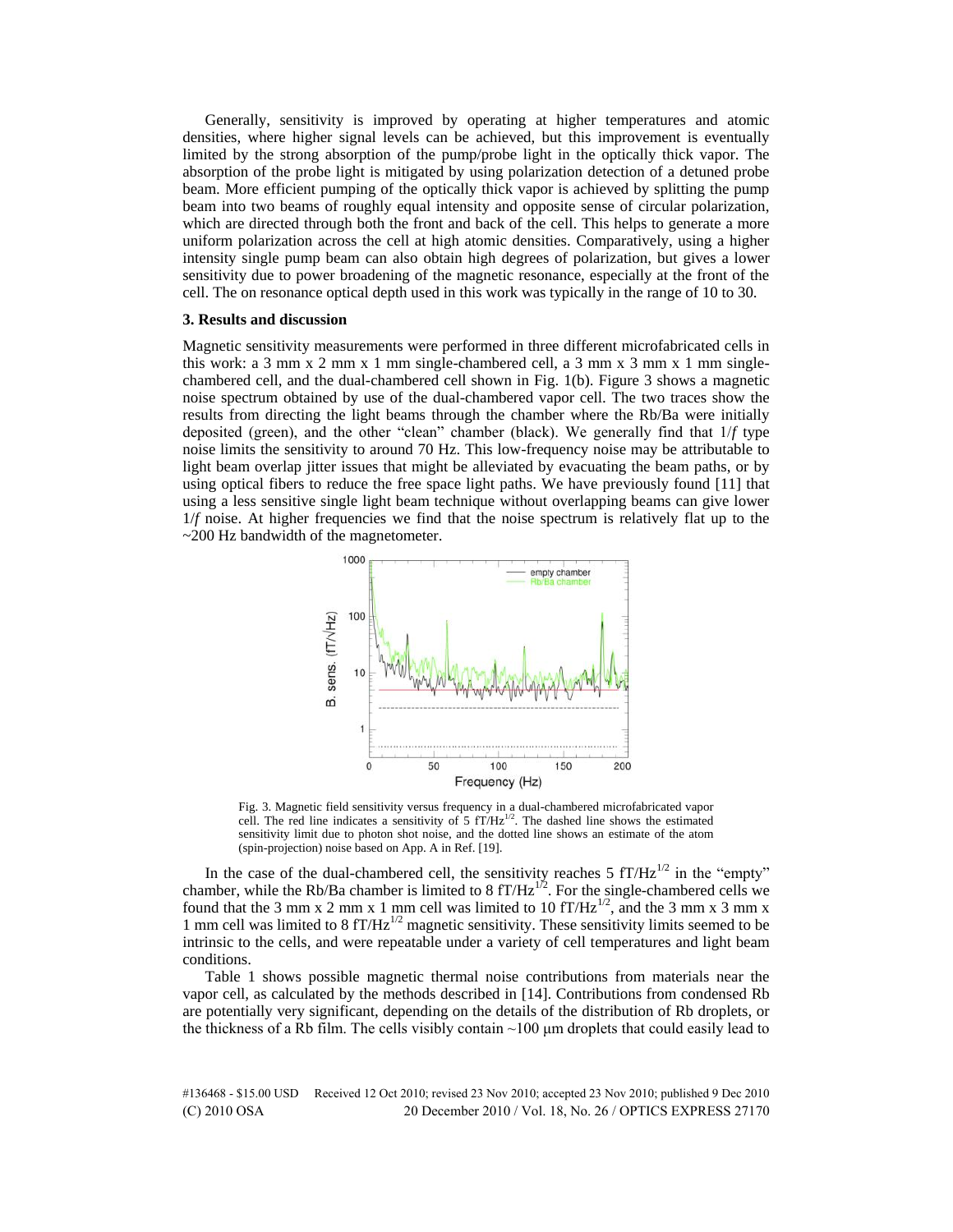magnetic Johnson noise at the observed level in the single-chambered cells. This noise is avoided by using a Rb reservoir, such as the dual-chambered cells used in this work, allowing the magnetometer measurements to be made at a greater separation from the condensed Rb. In this case, the performance is improved from  $\delta$  fT/Hz<sup>1/2</sup> to 5 fT/Hz<sup>1/2</sup> by including a Rb reservoir. Proper thermal management must be maintained so that the reservoir is the coldest part of the cell.

| Source                                    | Resistivity ( $\Omega$ ·cm) | Approx. distance (mm) | Noise $(fT/Hz^{1/2})$ |
|-------------------------------------------|-----------------------------|-----------------------|-----------------------|
| Silicon (CZ)                              | 5                           | 1                     | 3                     |
| Silicon (FZ)                              | 8000                        | 1                     | 0.01                  |
| Rb film (1 nm thick)                      | $1.3 \times 10^{-5}$        | 0.5                   | 3                     |
| Rb sphere $(100 \mu m \text{ diam.})$     | $1.3 \times 10^{-5}$        | 0.5                   | 7                     |
| ITO film                                  | $\rho/t = 50 \Omega^a$      | 1                     | 3                     |
| Heater connections                        | < 0.001                     | 12                    | 2                     |
| Cu wire $(0.32 \text{ mm} \text{ diam.})$ | $1.7 \times 10^{-6}$        | 30                    | < 0.1                 |
| <b>Mirrors</b>                            | $1.6 \times 10^{-6}$        | 50                    | 0.14                  |
| Ferrite shield                            | 500                         | 75                    | $0.3$ (@ 100 Hz)      |

**Table 1. Limits on magnetic sensitivity due to thermal magnetic noise in nearby materials** 

<sup>a</sup> The ITO resistivity ( $\rho$ ) is not known for the heaters used in this work, but the measured value of  $\rho/t$ , where *t* is the film thickness, is what is required to calculate the thermal magnetic noise from a thin film [14].

The silicon cell body is another potential source of Johnson noise in these types of cells. The single-chambered cell used in this work was fabricated from Czochralski (CZ) method grown silicon with conductivity in the range 1 to 20  $\Omega$  cm. As shown in Tab. 1, cells using this type of silicon would be limited to a few  $f T/Hz^{1/2}$  by Johnson noise. CZ type silicon is available with up to 100 Ω cm resistivity, but to obtain higher resistivities, higher purity silicon grown with the Float Zone (FZ) method must be used. The dual-chambered cell used in this work was fabricated from FZ silicon with a resistivity of 8000  $\Omega$  cm, which should avoid Johnson noise down to a level of 0.01  $f T / Hz^{1/2}$ .

Possibly the sensitivity results with the dual-chambered cell are next limited by Johnson noise from the ITO cell heaters (the ITO film, and electrically conductive heater connections) used in this work. There is potential for further improvement if we remove these conductive elements and switch to a different heating method, such as optical heating [20], forced heated airflow, or an electrically heated oven with the electrically conductive elements moved further away from the cell.

#### **4. Summary**

We have demonstrated an atomic magnetometer with 5  $fT/Hz^{1/2}$  sensitivity in a dualchambered, microfabricated vapor cell. This result corresponds to an energy resolution per unit bandwidth of  $94 h$ , within a factor of two of the best result in an atomic magnetometer.

Achieving this sensitivity level requires careful management of Johnson noise sources in the vapor cell, such as the distribution of condensed alkali metal on the cell walls. This issue is mitigated in conventional glass-blown cells typically used in atomic magnetometers, where the larger cell dimensions guarantee a larger separation between the measurement region and the cell walls. Reaching the femtotesla regime in microfabricated cells also requires the use of very high purity, high resistivity FZ silicon for the cell body. This type of sensor can potentially be used as a non-cryogenic alternative to SQUID sensors in some applications.